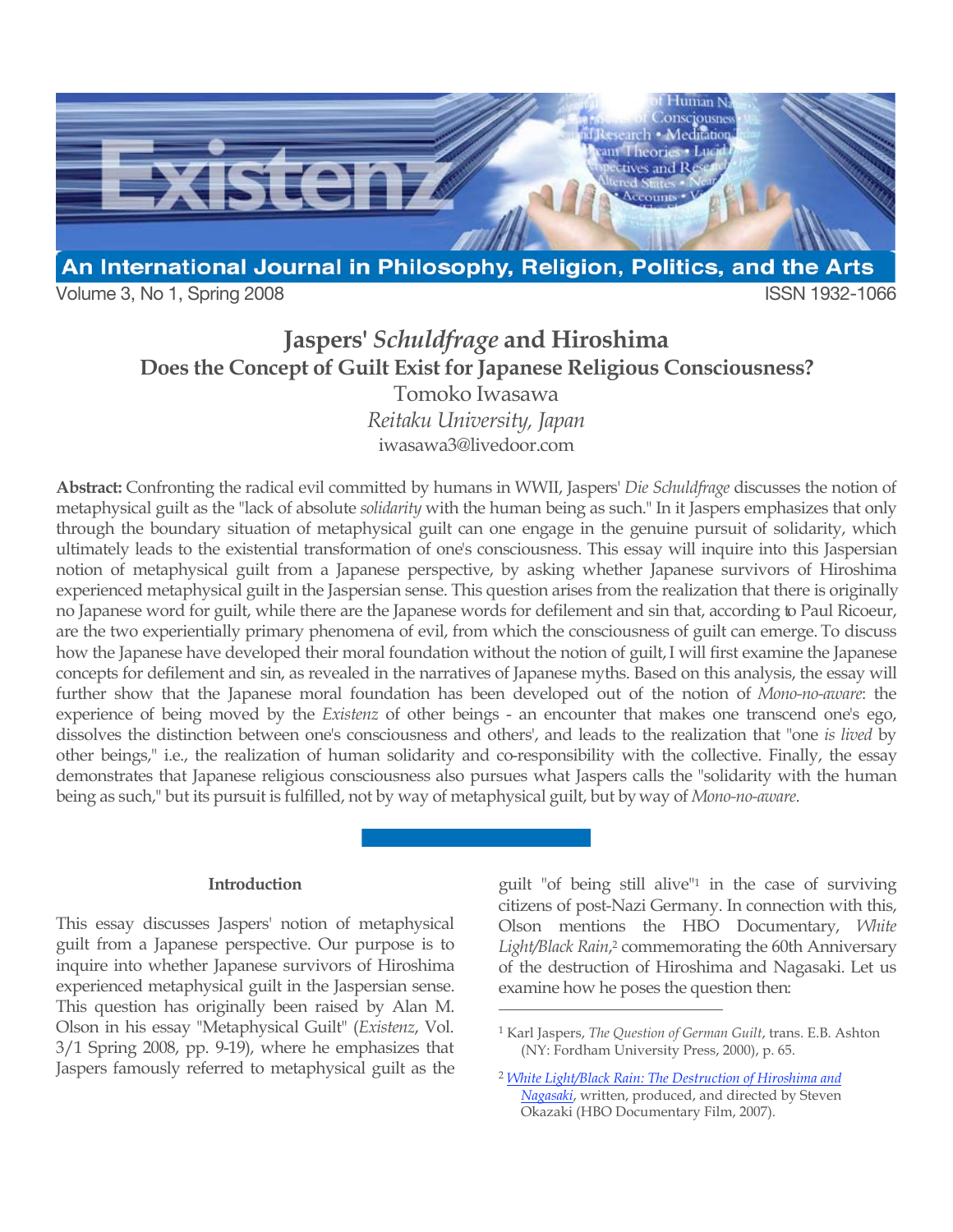It is interesting to note that some of the survivors of Hiroshima and Nagasaki also experienced the "guilt of being alive" believing that it would have been better to have perished with the rest of the citizenry, i.e., that those who perished were "better off" in the sense of not having to endure the horror and suffering of still "being alive." This led one individual to make a distinction between "the courage to die," in the case of a sister who committed suicide, and the "courage to live." … A critical question, in this instance, is whether Japanese survivors experienced metaphysical guilt in the Jaspersian sense, or whether this can be better understood by way of what Ruth Benedict describes as the difference between "shame" and "guilt" cultures, Japanese culture being epitomized by the former and the Western (Christian) culture being the latter.3

There is, however, a misunderstanding in Olson's discussion of the film. In the actual film, the Japanese survivor mentioned above never uses the word "guilt." She just says in Japanese, "I am so *sorry* for my deceased brother and sister. I thought I would rather die than live instead of them." So what this Japanese survivor expresses is not the guilt, but the sorrow or sadness of being alive. This misunderstanding seems to have happened in translating Japanese into English; the American translator of this film consciously or unconsciously chose the expression, "the guilt of being alive," to describe her statement in this scene. In the first place, however, there is originally no Japanese word for guilt, while the Japanese do have the words for defilement and sin. Now this lack of a Japanese word for guilt poses an interesting question.

Olson concludes that the Jaspersian concept of metaphysical guilt is *a posteriori* in time but *a priori* in logic, and as such, that metaphysical guilt is a unique form of moral essentialism based upon the idea of humanity. If we follow this conclusion, then we may want to ask: In the Japanese sadness culture, which does not seem to have the consciousness of guilt, how is the idea of humanity understood? What kind of moral implication can we get from this sadness culture?

To discuss the absence in Japanese of the notion of guilt, and steer away from the thesis of shame vs. guilt culture as proposed by Ruth Benedict in the 1940s, I will introduce, instead, the thesis of *Mono-no-aware*: the notion of *being moved* by the *Existenz* of other beings, traditionally held in common by the Japanese as the basic bond of human relations. Before commencing this task, however, let us first examine, in the manner of Ricoeur, how the concepts of defilement and sin have developed in Japanese religious/mythical consciousness. For, according to Ricoeur, it is the result of an *Aufhebung* of these two experientially primary phenomena of evil that the consciousness of guilt can emerge as a "veritable revolution"4 of consciousness.

## **The Notion of Defilement**

In *The Symbolism of Evil*, Paul Ricoeur maintains that the development of Western mythical consciousness represents the salvation process of a captive free will, which constantly engages in the elimination of evil to deliver itself from self-enslavement.5 Now what is the evil so persistently opposed in Western culture? Ricoeur answers this question by providing three archetypal myths that foreshadow the problem of evil in monotheistic religions. These myths represent three major moments of consciousness respectively: defilement, sin, and guilt. The first type representing the schema of defilement is the Mesopotamian creation myth, the *Enuma elish*, in which evil was experienced as the primordial chaos that existed before god's creative activity. To analyze how differently the notion of defilement manifests itself in Japanese and Western consciousness, let us first examine how Ricoeur interprets the Western manifestation of defilement.

According to Ricoeur, the central theme of *Enuma elish* consists in "the final victory of order over chaos" (*SE* 175), the theme that goes on to underlie the Judeo-Christian cosmogony. He maintains that the god's work consists in founding the world, in creating the cosmos. What disturbs this cosmos-creation is regarded as chaotic, irrational, and uncontrollable, and therefore, evil. The god's purpose is to eliminate these chaotic elements to make the world intelligible and logically coherent. Ricoeur calls this eliminating process "salvation" (*SE* 173) that liberates humans from the blindness inherent in the primordial chaos. In the *Enuma elish*, this primordial chaos is symbolized by Tiamat, who, being the disordered and the irrational, is ultimately slain violently and exterminated completely

 $\overline{a}$ 

<sup>3</sup> Alan M. Olson, "Metaphysical Guilt," in *Existenz*, Vol. 3/1 Spring 2008, footnote 20.

<sup>4</sup> Paul Ricoeur, *The Symbolism of Evil*, trans. Emerson Buchanan (Boston: Beacon Press, 1969), p. 102. [Henceforth cited as *SE*]

<sup>5</sup> By "Western," Ricoeur means, more precisely, the Judeo-Christian tradition.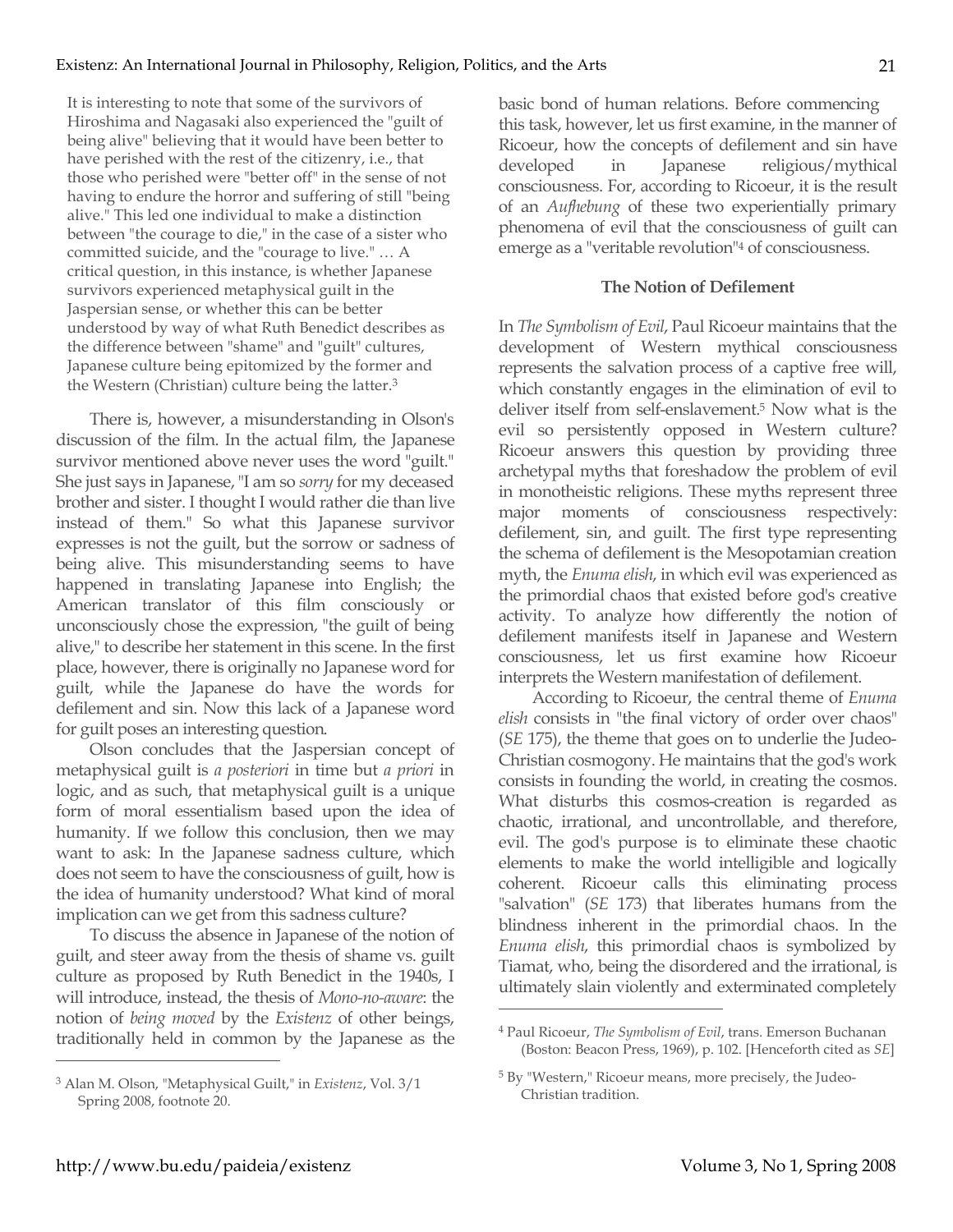by Marduk, her offspring. Ricoeur expresses that this overwhelming irrationality of Tiamat provokes "a specific sort of fear that blocks reflection" (*SE* 25)—the fear that is closely connected with the sense of defilement. In it, the concept of evil still does not take the psychological connotation, but is experienced more straightforwardly as something physically defiled. In Ricoeur's expressions, it is a "stain" (*SE* 46), an "objective event" (*SE* 29), which "infects by contact" (*SE* 29). The only possible way of improving this situation is to get rid of this stain. Removing the stain is possible because, insofar as it is a stain, the defilement is not inherent, but something put on from outside. This metaphor of stain well explains the fundamental characteristic of evil for the Judeo-Christian consciousness. Evil is something other than oneself; it is not inherent in the true self, but a heterogeneity that should be abhorred and exterminated.

This primordial experience of defilement takes on a totally different mode for the Japanese mythical consciousness. In Japanese myth, defilement appears, not as the origin of evil, but rather, as a process necessary for the reinvigoration and reorganization of being. Here, we should note that the Japanese understanding of being is different from that of the Judeo-Christian. The Japanese cosmogonic myth that marks the beginning of the *Kojiki*, <sup>6</sup> the oldest recorded myth of Japan, describes the origin of being in a totally different way from the Judeo-Christian tradition. Cosmogonies vary in the way they express ontophany, the appearance of being. The diversity of cosmogonic myth, therefore, shows the way each culture understands the concept of being. The *Kojiki* begins as follows:

At the time of the beginning of heaven and earth, there came into existence in TAKAMA-NO-HARA a deity named AME-NO-MI-NAKA-NUSHI-NO-KAMI; next, TAKA-MI-MUSUHI-NO-KAMI; next, KAMI-MUSUHI-NO-KAMI. These three deities all came into existence as single deities, and their forms were not visible.<sup>7</sup>

This opening sharply contrasts with Genesis, which proclaims: "In the beginning God created the heavens and the earth." According to Genesis, there was nothing before God; God is the prime mover, the first principle, and cosmic agent. Every being therefore is created by God *ex nihilo*. In the Japanese cosmogony, by contrast, what existed in the beginning was not God, nor even nothingness, but *Taka-ma-no-hara* (the Plain of High Heaven), which was already there without being created. Upon this plain appeared the triad of *kami*  (deities): *Ame-no-mi-naka-nushi-no-kami* (The Deity Who Is Lord of the Sacred Center of Heaven)*, Taka-mimusuhi-no-kami* (High Deity of *Musuhi)*, and *Kamimusuhi-no-kami* (Divine Deity of *Musuhi*). Interestingly, these deities took no positive action. Unlike the Western God, they created nothing, but concealed themselves after emergence. As its name indicates, the first deity is supposed to be lord of heaven, and therefore, of the entire cosmos that will come into being. In spite of this seemingly central role, this deity appears only in this opening remark, and is never mentioned in the rest of the text. In contrast with the mysterious character of this deity, the following two deities embody *musuhi*, the core principle dominating the *Kojiki*.

The Japanese word *musuhi* consists of two parts: *musu* and *hi*. First, *musu* is a verb that primarily means "to come into being" (産す/生す: *musu*). Not only that, however, this word is also used in the sense of "steaming" (蒸す: *musu*), and further, associated with the concept of "breathing" (息: *musu*). Uniting these multiple meanings, the Japanese word *musu* suggests the primordial image of constant appearing, i.e., the ever-proliferating process of being. On the other hand, *hi* of *musu-hi,* which is also pronounced *tama*, overarches various meanings, such as "the sun" (日:*hi*), "the fire" (火:*hi)*, and more abstractly, "the awe-inspiring mysterious divine power" (霊:*hi*)—the notion that seems to be very close to Rudolf Otto's definition of the primordial experience of the Holy: *mysterium tremendum et fascinans*. By introducing these *musuhi* deities at the very beginning, the *Kojiki* provides a contrasting worldview to that of the Judeo-Christian. The Judeo-Christian cosmogony is characterized by the concept of creation, which is based on the duality of the creator and the created. By contrast, being indifferent to this kind of duality, the Japanese cosmogony describes the image of an organism's dynamic process of emerging, growing, and proliferating, informing how the Japanese mythical consciousness has understood the fundamental principle of being. The concept of being has never meant for the Japanese to exist absolutely or eternally, as in the case of the Judeo-

<sup>6</sup> The *Kojiki* (古事記) means the "Record of Ancient Events." It is the oldest recorded myth of Japan, completed in 712 CE.

<sup>7</sup> The *Kojiki*, trans. Donald L. Phillipi (Tokyo: University of Tokyo Press, 1968), p. 47.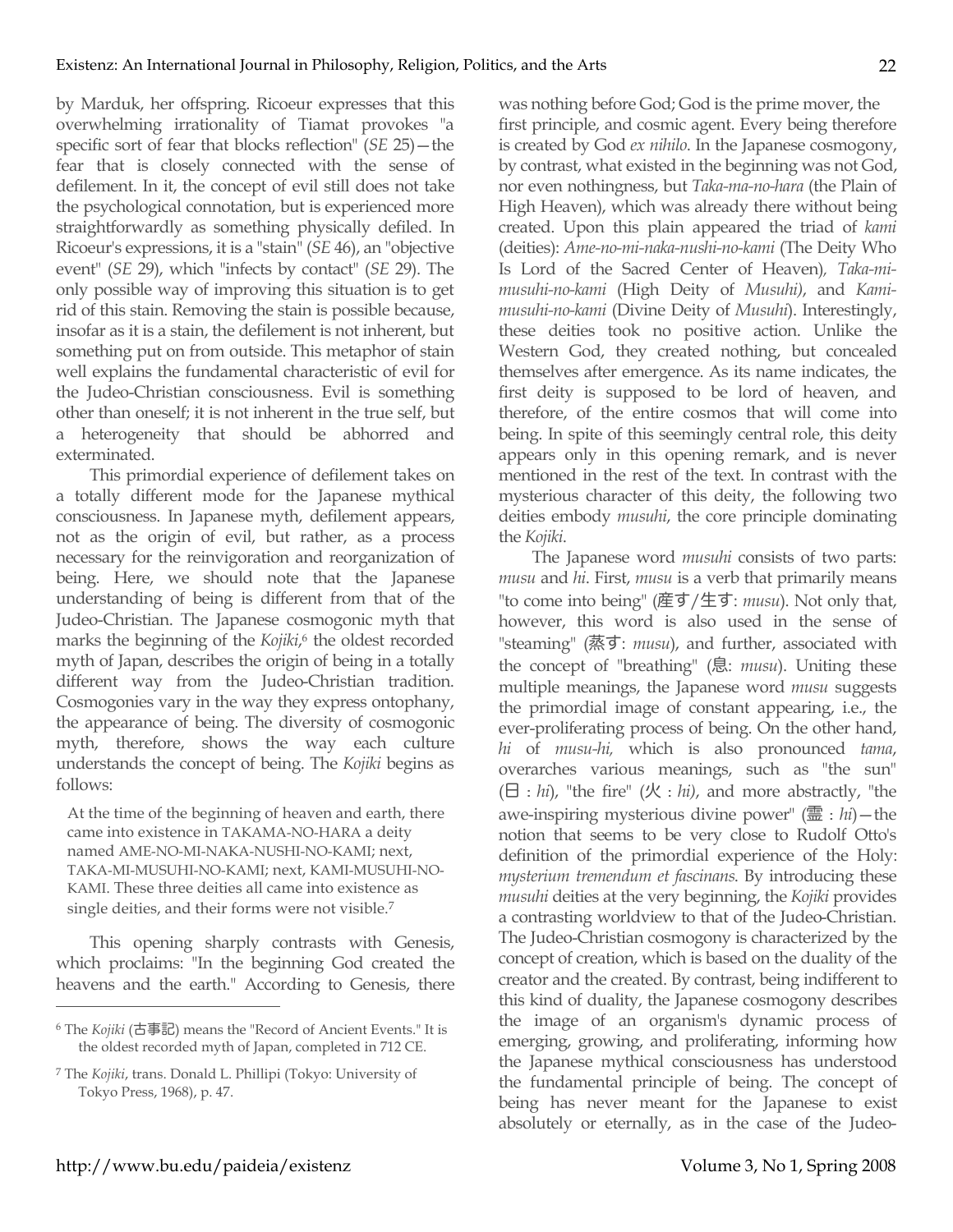Christian tradition; rather, the Japanese have understood "being" by such process phenomena as "being born," "becoming," and "being matured," i.e., the dynamic process of life force that never ceases but is always in flux. 8

In the *Kojiki*, this cosmogony is followed by the myth of Izanagi and Izanami, the first couple that give birth to numerous beings in the world. Different from Genesis, where God creates all beings through His Word, the Japanese myth describes the birth of all beings as a result of this couple's procreative activity. They first give birth to numerous islands of Japan, and then, various deities that symbolize constitutive elements of the world. Here, too, the metaphor of giving birth suggests the idea of natural proliferation, making a contrast to the Judeo-Christian concept of controlled creation. A happening, however, suddenly disrupts the peaceful scene of abundant procreation of Izanagi and Izanami, i.e., the appearance of the fire-god whose birth killed Izanami, the first death introduced in the *Kojiki.* Because of this death, Izanami hereafter becomes the symbol of defilement in Japanese myth.

Comparing the deaths of Izanami and Tiamat will provide some insight what defilement means for the Japanese mythical consciousness. Izanami passes away, not by being killed, but by giving birth to a baby. Unlike Tiamat who was slain by her own offspring, Izanami's death is a natural death caused by a difficult delivery. Now, Izanami becomes the symbol of defilement, not because she is regarded as inherently evil, but just because she has eaten at the hearth of Yomi, i.e., sharing the cooking fire of the realm of the dead has contaminated her. Stated differently, what Japanese myth regards as defilement is not Izanami herself, but the very phenomenon of death. In the last analysis, unlike Tiamat, Izanami was not exterminated from the world after all. On the contrary, she continues to exist in the Land of the Dead as its ruler. Later in the myth, this Land of the Dead is also called the Mother Land, or the Nether Land, which is regarded as the place where all the souls ultimately return.

In the Izanagi-Izanami myth, Izanami's death symbolism does not necessarily contradict Izanagi's life symbolism. Rather, death is an inescapable phase of the life cycle. In other words, the myth provides us, not with the dualistic opposition of life and death, but rather with the monistic encompassing of those two elements. This non-negating tension between life and death is impressively described in the resolution that Izanagi and Izanami made when breaking their marriage. After their battle in the Land of the Dead, Izanagi does not slay the defiled Izanami, but locks her in the nether world by placing a boulder between the realms of the dead and the living. Enraged by this separation, Izanami endeavors to kill a thousand people a day, to which Izanagi responds by begetting a thousand and five hundred people a day. This results in a victory of life over death, leaving five hundred more infants than corpses—a mythical explanation for the natural phenomenon of population increase. The formula [1,500 – 1,000 = 500] does not ignore but acknowledges the daily presence of death.

The difference between *Enuma elish* and the Izanagi-Izanami myth lies in the manner they treat the chthonic Mother. Tiamat was finally slain and overcome by Marduk, while Izanami was never killed by Izanagi but continued to exist as the one dominating the realm of the dead. Ultimately, the realm of the chthonic in the Japanese myth was neither negated nor annulled as in the case of the Mesopotamian myth. On the contrary, in the Japanese folkloric tradition, the chthonic later became an object of worship that was believed to provide the realm of the living with tremendous power. The defiled, the chthonic, is indeed abhorred and negated; but this tremendous power has a possibility of being transformed into a positive power that brings dynamism into a rigid reality, only if treated properly.

What is the principle that enables such transformation between the opposing forces of the chthonic? The etymology of the Japanese word for "defilement," *kegare* (穢れ), gives us an answer. Inquiring into the etymological meaning of *kegare*, Tanikawa Kotosuga, a Japanese scholar in the 19th century, introduced a view that the word *kegare* originated from 気枯れ: <sup>9</sup> the word that is similarly pronounced *kegare* but means "the decline of *ki*" (気).10 The Japanese concept of *ki* denotes the unfathomable force behind all natural transformations, the force

 $\overline{a}$ 

<sup>8</sup> See Maruyama Masao, "*Rekishi-ishiki no Kosō* (The Old Stratum of Historical Consciousness)," in *Chūsei to Hangyaku* (Faith and Rebellion) (Tokyo: Chikuma Shobō, 1993), p. 298.

<sup>9</sup> Tanikawa Kotosuga, *Wakun no shiori* (A Dictionary of Japanese Words), Vol. 1 (Gifu: Seibido, 1898), p. 435.

<sup>10</sup> The Japanese concept of *ki* corresponds to the Chinese concept of *ch'i*.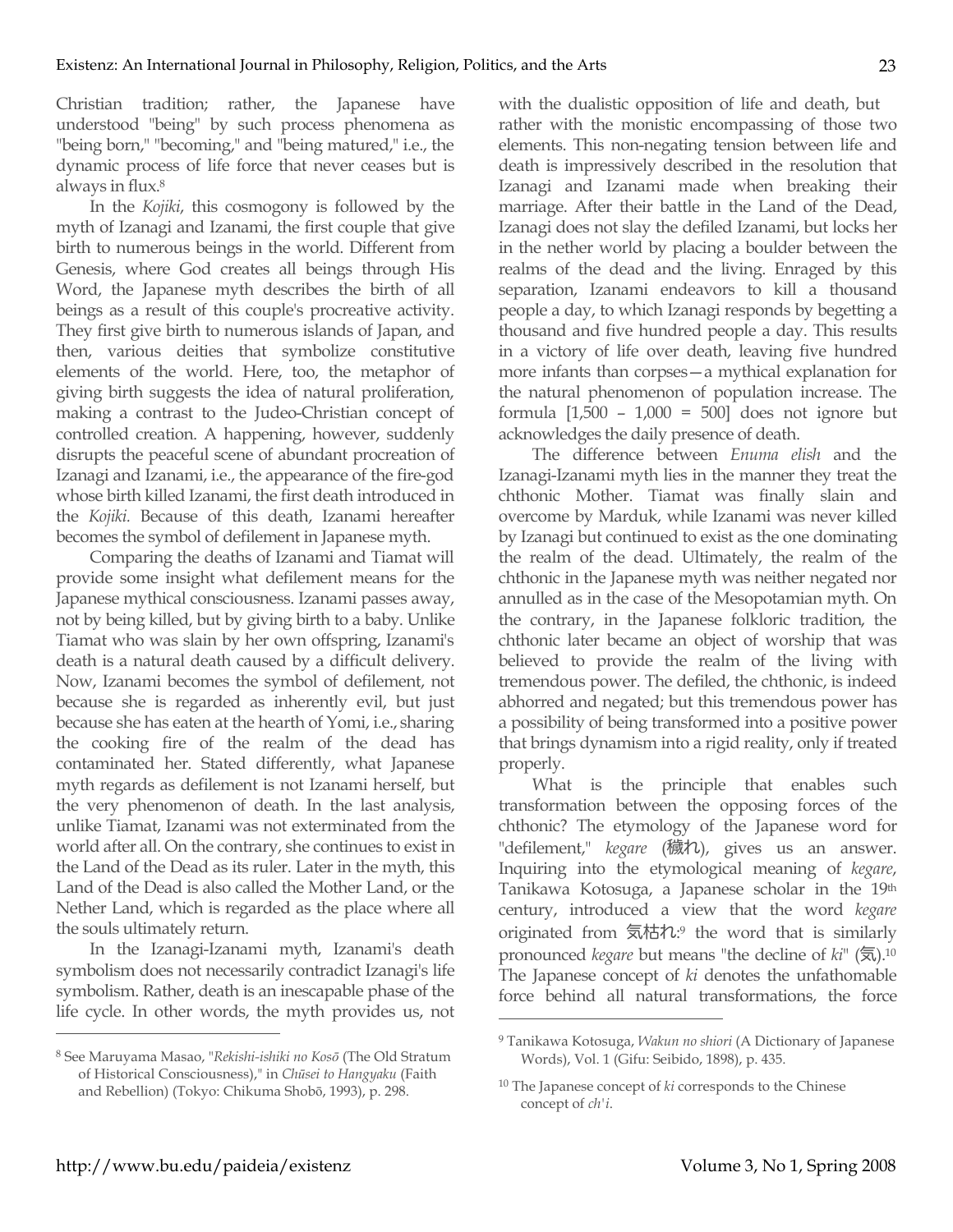encompassing both energy and matter; it is the psychophysiological power associated with blood and breath, and thus translated as "vital force." It is the concept that opposes the mechanistic view of the body emphasized by mind-body dualism, and instead, inquires into the way we can develop the potencies of the body into producing a new mode of being. In Japanese, the physically as well as mentally healthy state is called *gen-ki* (元気), literally meaning "the original state of *ki*." As this word shows, *ki* undergoes increase and decrease, but the original state of *ki* is supposed to be full of vital force; it is the state that one can realize by uniting oneself with the *ki* of the world, i.e., the ebb and flow of vital force in nature.

According to Tanikawa's etymological analysis, the Japanese concept of defilement (*ke-gare*) was defined by the ebb and flow of *ki*. Among various types of defilement, the Japanese have traditionally viewed the defilement of death (called *kuro-fujyō*: the black defilement) and that of blood (called *aka-fujyō*: the red defilement) as the two primary aspects of *kegare*. When *ki* leaves one's body, the typical case of which is death, one is regarded as defiled. The bloodshed called *akafujyō* is another typical example that shows the energy, represented by blood, departing from one's body. In these cases, defilement means the condition lacking in *ki*. The role of purification ritual is to transform this defiled state into a pure state that might produce health, vigor, luck, fortune, and long life. What is unique about the Japanese purification ritual is to bring about this pure state, not by exterminating the defiled, but by utilizing its power in an opposite manner that leads toward increase of potencies. This transformation is possible because the philosophy of *ki* presupposes the ever-circulating system of life, in which defilement is an inescapable phase of the life cycle. In this philosophy, defilement is no longer a stain or an otherness to be annihilated, as in the case of Judeo-Christian tradition, but rather, a process necessary for the reinvigoration and reorganization of being.

Also the concept of sin—the second schema that Ricoeur maintains constitutes the consciousness of evil—is portrayed quite differently in Japanese myth.

#### **The Notion of Sin**

Ricouer regards the *Adamic Vision of Sin and Myth of the Fall* as the paradigmatic myth elucidating the Western understanding of sin. In it, the concept of sin is recognized when a human confronts God, the moral lawgiver, who is the source and foundation of an ethics of prohibition, condemnation, and forgiveness. In the *Kojiki*, the archetypal myth foreshadowing the notion of sin is the myth of Amaterasu and Susanowo, which comes right after the Izanagi-Izanami myth. Amaterasu and Susanowo are two of the three deities that were born out of Izanagi's purification ritual, which was performed after his battle with Izaznami in the Land of the Dead. Amaterasu is the Sun Goddess born out of Izanagi's left eye, and Susanowo is the Storm God born out of his nose. In this Japanese myth, the sinner is symbolized by Susanowo; who sins against Amaterasu. This Sun Goddess, however, is not necessarily depicted as a moral lawgiver. Then what is Amaterasu? How does Susanowo sin against her? What is the meaning of sin in this Japanese context?

The central episode of the Amaterasu-Susanowo myth is Amaterasu's concealment in the rock-cave, which was caused by Susanowo's violent conduct. His lawless acts dissolve the order of things one after another. To take concrete examples, he broke down the ridges between the rice paddies of Amaterasu, and covered up the ditches. Also he defecated and scattered the excrements in the hall where Amaterasu was celebrating the harvest festival. Moreover, he opened a hole in the roof of this sacred hall, and dropped down into it the sacrificial pony that he skinned with a backward skinning. These destructive behaviors of Susanowo eventually made Amaterasu enraged and conceal herself in the rock-cave, which brought complete darkness to the world.

Scholars have proposed that this episode provides the genesis of the Japanese concept of sin, because a historical document entitled the *Engi-shiki*, the compilation of laws and minute legal regulations completed in the 10<sup>th</sup> century, introduces the Japanese word for sin (*tsumi*) for the first time by defining the above brutal conducts of Susanowo as the Heavenly Sins (*ama-tsu-tsumi*). In order to understand the Japanese concept of sin in this mythical context, we had better analyze what consequence this conduct of Susanowo brought about. The climax of the Amaterasu-Susanowo myth comes when Amaterasu conceals herself in the rock-cave, which metaphorically expresses her death. After she hid herself in the rockcave, the Plain of High Heaven was completely dark, and all kinds of calamities arose. The eighthundred myriads of gods assembled to discuss how to lure Amaterasu out of the cave. They collected cocks, whose crowing precedes the dawn, and hung a mirror and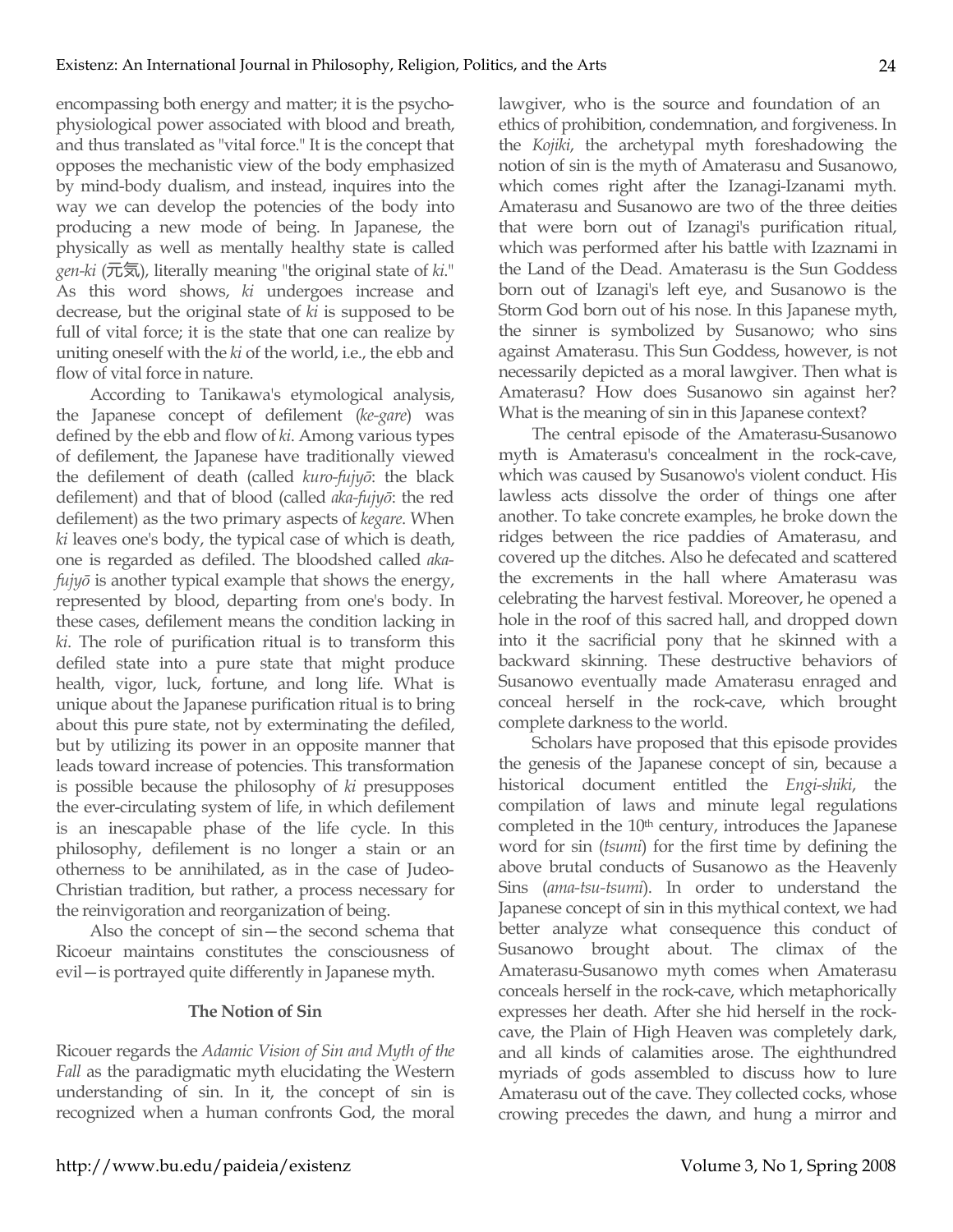*maga-tama* jewels in front of the cave. Then the goddess Ame-no-uzume began a dance on an upturned tub, partially disrobing herself. This so delighted the assembled gods that they roared with laughter. Amaterasu became curious how the gods could make merry while the world was plunged into darkness, and was told that outside the cave there was a deity more glorious than she. She peeped out, saw herself reflected in the mirror, heard the cocks crow, and was thus drawn out from the cave. Now the world was filled with light, and brought to life again. The myth finally tells that Susanowo was punished and expelled forever from the heavenly realm of the divine.

It is said that this episode is the model for the later Shinto renewal ritual, which is one of the most important rituals in the Shinto tradition perpetuated to this day. We have already observed that Susanowo interrupted the harvest festival. This festival corresponds to the *Niiname-sai*, meaning the festival celebrating the new crops of rice. The *Niiname-sai*  intends "the driving out of *the old year* and the coming of *the new year.*" Here, the "new year" means the birth of a new mode of existence in the spiritual sense, not only for individuals, but also for society as a whole. The ancient Japanese most vividly experienced this sacred moment—the transition from the old year to the new year, or more metaphorically, the transition from death to rebirth—on the winter solstice. In ancient Japanese agricultural society, the concept of fertility was conceived within the rhythm of the seasons, and developed to the idea of periodic regeneration that occurs once a year, most symbolically on the winter solstice when the sun experiences its metaphorical death.

This idea of death and rebirth constitutes the core of the *Niiname-sai*. The important ritual *Chinkon-sai*, which is held on the day before the winter solstice, precedes the *Niiname-sai*. The central theme of the *Chinkon-sai* is to experience imitative death and rebirth—the theme depicted in the *Kojiki* as the concealment and unconcealment of the Sun Goddess Amaterasu. Previous studies describe that, when this ritual was held in the Imperial Court, the emperor first lay on the sacred bedding covered with *madoko-oufusuma*, which was like a robe or a net that seemingly functioned as a magical covering in which the emperor performed imitative death.11

The emperor's concealing himself in the *madokoou-fusuma* symbolizes what Mircea Eliade calls "the return to the womb." In *Myth and Reality*, Eliade discusses the symbolic meaning of this concept:

From the structural point of view, the return to the womb corresponds to the reversion of the Universe to the "chaotic" or embryonic state. The prenatal darkness corresponds to the Night before Creation and to the darkness of the initiation hut…. The initiation myths and rites of *regressus ad uterum* (the return to the womb) reveal the following fact: the "return to the origin" prepares a new birth, but the new birth is not a repetition of the first, physical birth. There is properly speaking a mystical rebirth, spiritual in nature—in other words, access to a new mode of existence. The basic idea is that, to attain to a higher mode of existence, gestation and birth must be repeated; but they are repeated ritually, symbolically. 12

This statement properly applies to the Japanese myth and its ritual. In the *Kojiki,* Amaterasu conceals herself in a cave, which appears to symbolize the womb. In the *Chinkon* ritual held every year, the emperor reenacts this return to the womb, mythically performed by Amaterasu. This point should be emphasized as a striking difference between the Japanese and the Mesopotamian mythical consciousness, which we discussed in the previous section. The Mesopotamian New Year's festival consisted in the ceremonial recitation of Marduk's paradigmatic recreation of the cosmos (i.e., a scene of *Enuma elish*, in which Marduk violently slays Tiamat and recreates the cosmos). By contrast, the Japanese myth and its ritual dramatize the return to the womb, and not the negation of the womb as represented by Marduk's slaying of Tiamat. The Japanese mythical consciousness emphasizes the womb, death, or the Night before Creation, regarding it as what conceives the origination of life, the source of energies on which the life in the universe depends. After death comes rebirth; after the emperor conceals himself in the *madoko-ou-fusuma*, the *Chinkon* ritual brings about the rebirth of the emperor by reinvigorating his life force. A court lady in front of the *madoko-ou-fusuma* stands on an overturned box, and strikes the box ten times with a halberd. This

 $\overline{a}$ 

<sup>11</sup> Orikuchi Shinobu, *Orikuchi Shinobu Zenshū* (Collected Works of Orikuchi Shinobu), Vol. 3 (Tokyo: Chūō Kōronsha, 1995), pp. 187-189. Also see Matsumae Takeshi, *Matsumae Takeshi* 

*Chosaku-shū* (Collected Works of Matsumae Takeshi), Vol. 6 (Tokyo: Ōfū, 1996), pp, 212-245.

<sup>12</sup> Mircea Eliade, *Myth and Reality* (New York, NY: Harper & Row Inc., 1963), p. 80.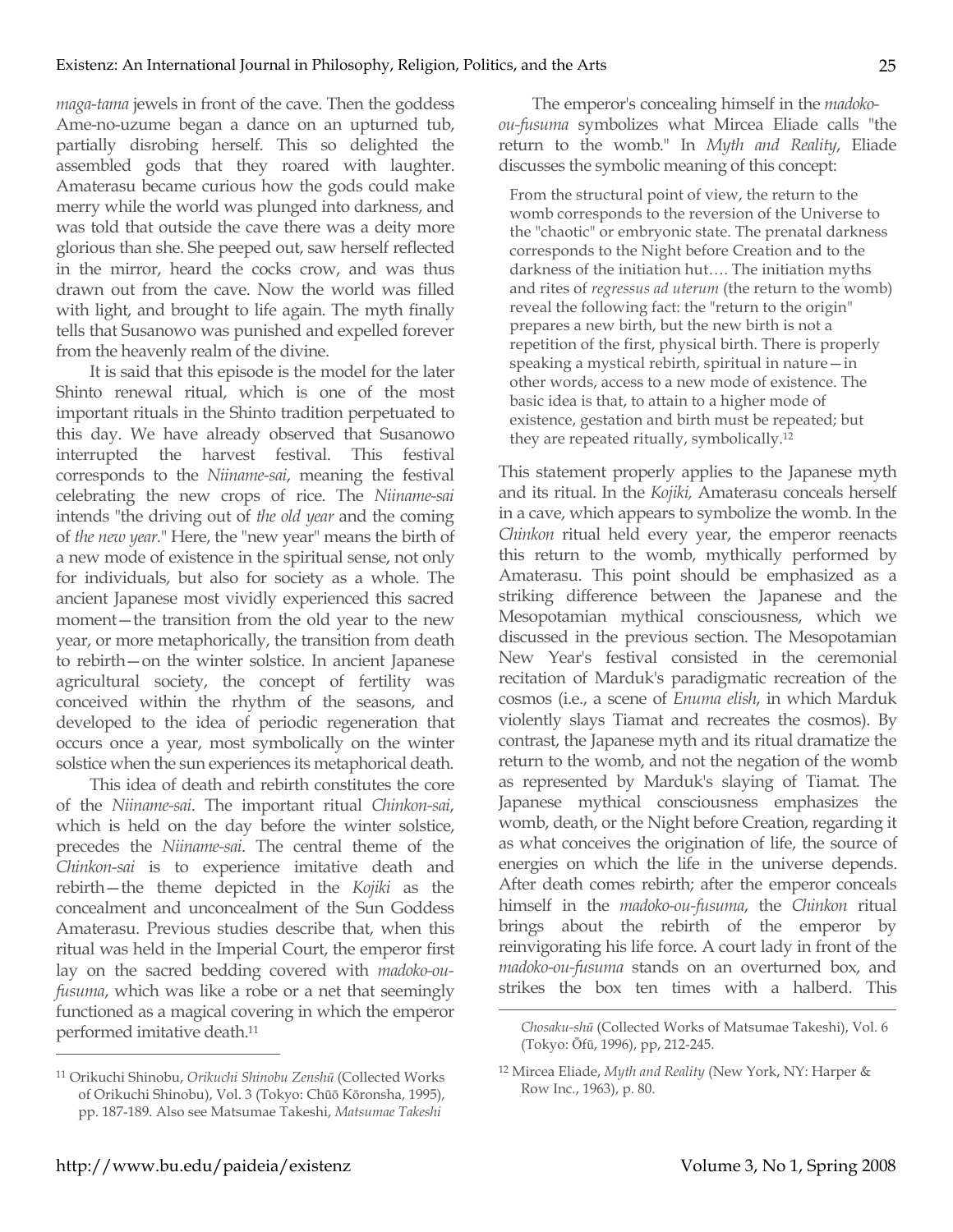performance, which the *Kojiki* describes as Amenouzume's dancing in front of the cave, represents the act of calling in life force from outside and attaching it to the emperor's body so that it can rejuvenate his life again.

Now the meaning of Susanowo, and that of sin in Japanese myth must be analyzed from this perspective. Susanowo's outrageous conduct indeed caused the death of Amaterasu. But it is this same conduct of Susanowo that provided the world with its dynamism. In fact, to regard Susanowo as the archetype of sinner, and so, as the symbol of evil, has not been accepted in the Japanese tradition. On the contrary, in Japanese folk religion, Susanowo has long been worshipped as a vital god who brings about fertility. How can we understand this contradiction of Susanowo, who is once the sinner and the god of fertility? To answer this, we need to inquire into how differently the Japanese and the Judeo-Christian understands the notion of sin. According to Ricoeur, the category dominating the Judeo-Christian notion of sin is that of before God; sin is the concept that defines the relationship of a finite human facing the infinite God. To provide a concrete image of sin, Ricoeur analyzes Hebrew words in the Bible that constitute the primordial experience of sin for the Judeo-Christian: *chattat* (missing the target), *awon* (a tortuous road), *pesha* (revolt), and *shagah* (being lost). From these, Ricoeur concludes that the Judeo-Christian notion of sin originates in such image as "missing the mark, deviation, rebellion, and straying from the path"13—the path that should go straight to meet the infinite demand of God. When we compare this image of sin with that of the Japanese, we find a totally different view. In the first place, in Japanese myth, the original sinner Susanowo is not a human. The Japanese myth has no clear distinction between the human and the divine, and therefore, no conflict between them. Susanowo is a deity, so his conduct is not a rebellion against God. Rather, his sinful act is regarded as an aspect embodied in the divine itself. In Susanowo, the values of good and evil co-exist simply as different modes of being. Or more precisely, the Japanese traditionally have not made a value judgment on these two elements as good and evil, but instead regarded them as the co-existence of *ara-mi-tama* (the wild soul of the divine) and *nigi-mi-tama* (the peaceful soul of the divine), which are believed to constitute two necessary,

 $\overline{a}$ 

innate elements of being. Susanowo, whose name literally means the Raging Male, was also the Storm God not only because he was unruly and destructive, but because his excessive vigor simultaneously represented the extraordinary power originating life. With the images of thunder and rain, the Storm God Susanowo symbolizes the epiphany of force and violence, the necessary source of energies on which the life in the universe depends. Thus, the symbol of Susanowo is never simple, but complex. And it is in this complex symbol of Susanowo that the Japanese mythical consciousness has found the fundamental principle of being.

#### *Mono-no aware***: A Japanese Moral Foundation**

Now our question is: What kind of moral implication can we establish upon this Japanese principle? This was indeed the question that Ruth Benedict and other Western scholars confronted during and after WWII. In *The Chrysanthemum and the Sword*, Benedict maintains:

In Japanese philosophy the flesh is not evil. Enjoying its possible pleasures is no sin. The spirit and the body are not opposing forces in the universe and the Japanese carry this tenet to a logical conclusion: the world is not a battlefield between good and evil. Sir George Sansom writes: "Throughout their history the Japanese seem to have retained in some measure the incapacity to discern, or this reluctance to grapple with, the problem of evil." The Japanese have always been extremely explicit in denying that virtue consists in fighting evil.14

Based on this observation, she proposes that famous thesis contrasting shame vs. guilt cultures, Japanese culture being epitomized by the former and the Western culture being the latter. She describes the difference of these cultures as follows:

In anthropological studies of different cultures the distinction between those which rely heavily on shame and those that rely heavily on guilt is an important one. A society that inculcates absolute standards of morality and relies on men's developing a conscience is a guilt culture by definition. (By contrast,) True shame cultures rely on external sanctions for good behavior, not, as true guilt cultures do, on an internalized conviction of sin. Shame is a reaction to other people's criticism.15

<sup>13</sup> Paul Ricoeur, *The Symbolism of Evil*, p. 74.

<sup>14</sup> Ruth Benedict, *The Chrysanthemum and the Sword* (New York, NY: Houghton Mifflin Company, 2005), pp. 189-191.

<sup>15</sup> Benedict, *op. cit*., pp. 222-223.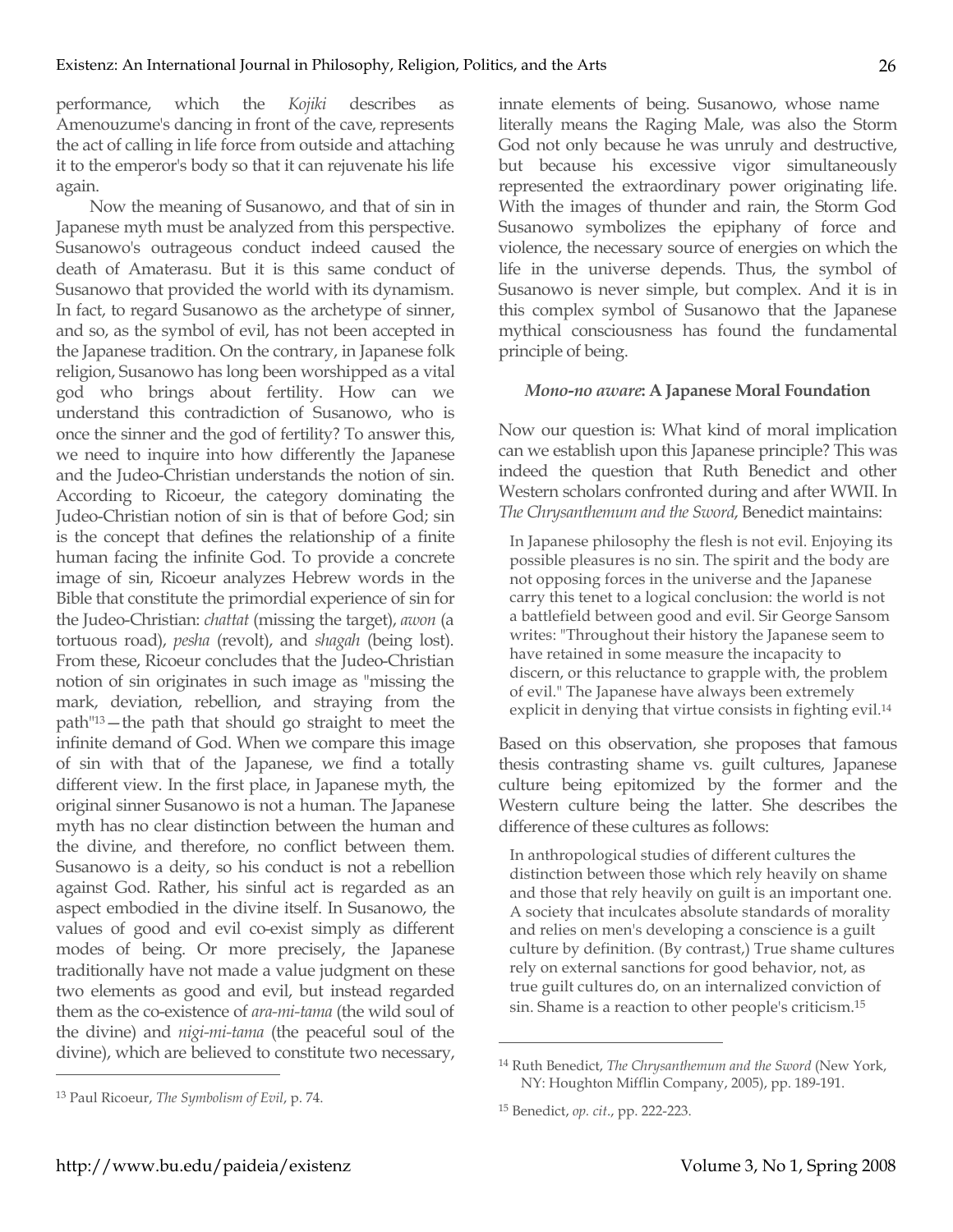We notice that this seemingly scientific statement is already tinted by her value judgment. The contrast that she makes between guilt and shame cultures corresponds exactly to the Kantian schema of categorical vs. hypothetical imperatives. Benedict asserts that the Western guilt culture is established on the categorical imperatives, and so can develop a conscience that always follows the absolute standard of morality, while the Japanese shame culture only refers to the hypothetical imperatives, and cannot internalize the moral consciousness in the true sense. However, the lack of distinction between good and evil in the Western sense does not necessarily mean the absence of internalized morality in Japanese culture. For the Japanese, morality is not derived from the metaphysical Absolute, but from the depths of the flesh, not from above but from below, as it were. The contrast between Western and Japanese cultures, therefore, should be reconsidered from this perspective, and not by way of the Kantian screening of either the categorical or the hypothetical.

As a distinguished study exploring the Japanese mode of morality, we can refer to the work of the eminent Japanese scholar in the 18<sup>th</sup> century, Motoori Norinaga. Motoori is known as a philologist who turned his attention to deciphering the language of Japanese myth, and further, of Japanese classical literature as a whole. Through his enormous work, Motoori pursued what lay at the core, not only of ancient Japanese, but of those religious experiences that might have been commonly held by his contemporaries as a tradition transmitted from antiquity. According to Motoori, it is "the Way of Knowing *Mono-no-aware*"16 that characterizes the Japanese mode of morality. *Monono-aware* means the feeling of being moved. Examined more precisely, *Mono-no aware* consists of two Japanese words: *mono* and *aware*. First, *mono* is usually translated as "a being" or "beings," but what Motoori means by this term here may correspond better to the Jaspersian concept of *Existenz*: it signifies a mode of determinate being, in which being itself is manifested. The other term, *aware,* means the exclamatory "ah." We let out such " when we are deeply moved by the modes of other determinate beings; it is an encounter that makes one transcend one's ego, dissolves the distinction between one's consciousness and others', and leads to the realization that "one is lived by other beings," i.e., the realization of human solidarity and coresponsibility with the collective. This notion of *being moved* is a natural phenomenon for humans. However, if we are occupied by conventional self-interest and do not transcend the selfish ego, we can never experience such ecstatic moment of being moved. When one is dispossessed of the egoistic and narcissistic ego and fully engaged in the experience of *Mono-no-aware*, the being of others no longer becomes an object standing over against oneself. Instead, the beings of one and others transcend their distinction, and become united in the totality of being. It is this experience of unity that brings about an existential transformation of one's consciousness. Motoori maintains that this principle of *Mono-no-aware* strongly characterizes the Japanese mode of morality throughout history. In addition, he stresses that the true morality consists in knowing this *Mono-no-aware,* and not just feeling it. In other words, the phenomenon of being moved should not simply dissolve in a reflex sensation, but should be sublimated to the pure activity of consciousness.17

In the principle of *Mono-no-aware*, morality is not defined by the categorical imperatives; it does not originate in the commandment of the Absolute, but comes from below. For this principle is derived from the very essence of human beings. As we have already examined, the Japanese mythical consciousness has found this essence in the enigmatic symbol of Susanowo, in which good and evil co-exists. Then, how can we connect this symbol of Susanowo with the principle of *Mono-no-aware*? A key to this question might be found in the philosophy of Georges Bataille, who inquired into the essential meaning of life revealed in the psychology of eroticism.

Bataille's analysis begins with the realization that our beings are fundamentally discontinuous. He

 $\overline{a}$ 

<sup>16</sup> Motoori Norinaga, "*Iwagami-sasamekoto*," in *Motoori Norinaga Zenshū* (Collected Works of Motoori Norinaga), Vol. 2 (Tokyo: Chikuma Shobō, 1968), pp. 99-108.

<sup>&</sup>lt;sup>17</sup> The 19<sup>th</sup> century Japanese scholar Ōnishi Hajime asserts that the experience of *Mono-no-aware* provides "spiritual salvation." In an essay entitled "The Catharsis of Pathos," he maintains: "A selfish ego is not our real nature. When one weeps for others, one feels as if there were no longer a distinction between oneself and others. It is at this moment that one's real nature shines forth. Humans seek to return to their real nature, in which they transcend the false ego and transform themselves into the real self. All the artistic activities such as poetry *and fine arts are intended to achieve this lofty purpose, aren't they?" (Meiji Bungaku Zenshū,* Vol 79 [Tokyo: Chikuma Shobō, 1975] p. 180.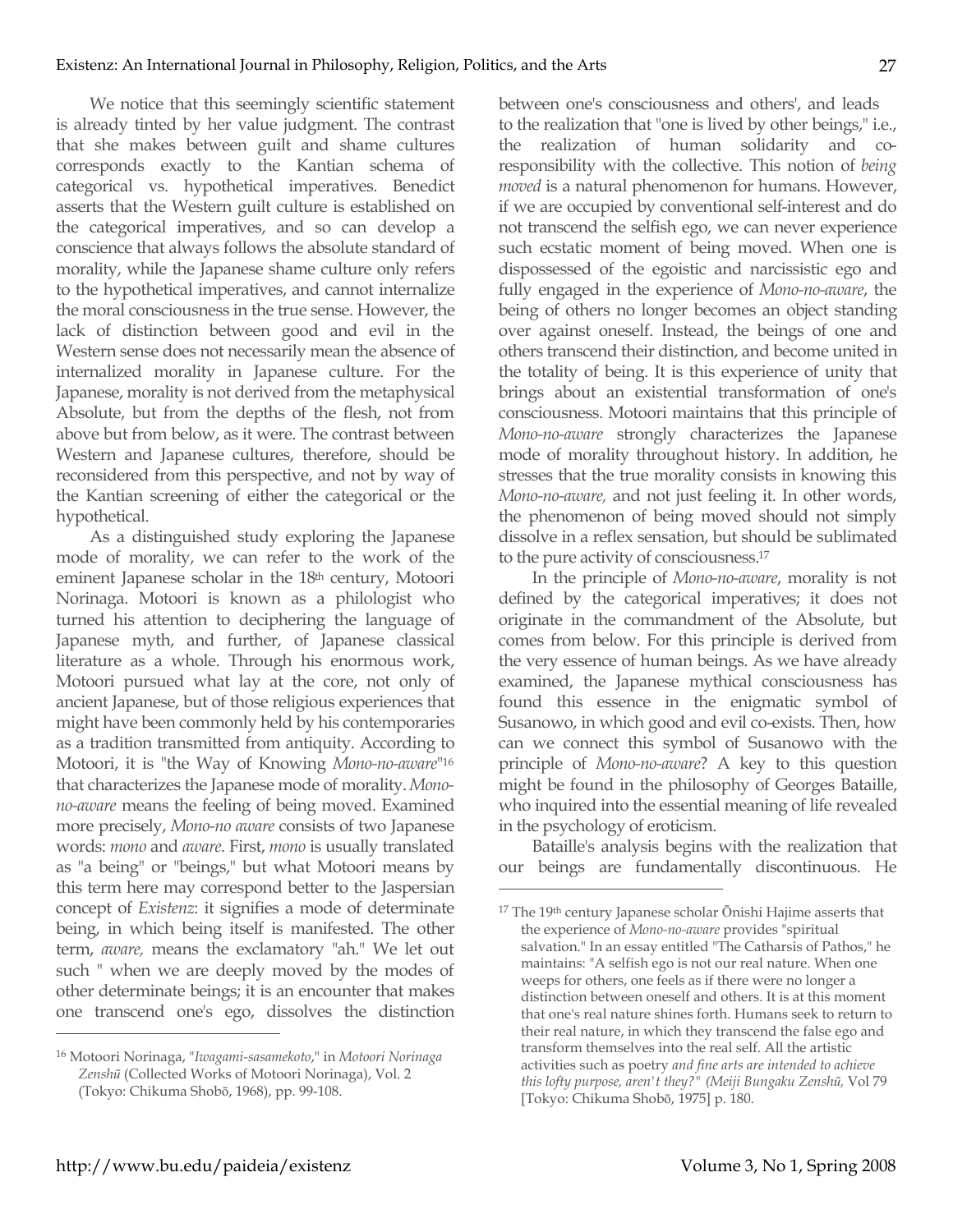develops this thought in the light of reproduction, which reveals the essential mode of our beings. Bataille maintains:

Reproduction implies the existence of discontinuous beings. Beings which reproduce themselves are distinct from one another, and those reproduced are likewise distinct from each other, just as they are distinct from their parents. Each being is distinct from all others…. He is born alone. He dies alone. Between one being and another, there is a gulf, a discontinuity.18

Bataille posits the discontinuity of beings as what determines our life in the first place. The nature of our beings, however, cannot bear this reality, and tries to do away with this gulf between one being and another. He contends:

On the most fundamental level there are transitions from continuous to discontinuous or from discontinuous to continuous. We are discontinuous beings, individuals who perish in isolation in the midst of an incomprehensible adventure, but we yearn for our lost continuity. We find the state of affairs that binds us to our random and ephemeral individuality hard to bear. Along with our tormenting desire that this evanescent thing should last, there stands our obsession with a primal continuity linking us with everything that is. [*EDS* 15]

According to Bataille, this nostalgia is responsible for the three types of eroticism in humans: physical, emotional, and religious. He emphasizes that, with all these types of eroticism, the primal concern is "to substitute for the individual isolated discontinuity a feeling of profound continuity" [*EDS* 15]. It is in this yearning for continuity that Bataille finds the most essential attribute of being. Bataille, however, is not unconditionally praising this erotic impetus. Rather, he shows its destructive aspect by maintaining that "the domain of eroticism is essentially the domain of violence, of violation" [*EDS* 16]; it "always entails a breaking down of the patterns of the regulated social order basic to our discontinuous mode of existence" [*EDS* 18]. Of all those violent drives of eroticism, the most violent thing for us is *death* which "jerks us out of a tenacious obsession with the lastingness of our discontinuous being" [*EDS* 16].

It may be said that the Japanese mythical symbol Susanowo embodies this principle of eroticism. Susanowo represents the outrageous power that destroys the regulated social order and plunges the cosmos founded on our discontinuous mode of existence into chaos. This excessive power, however, is in fact the other side of the same coin, only from which the possibility of our spiritual transcendence comes into being—the possibility of transcending one's confined subjectivity and uniting oneself with the totality of being. The Japanese mythical consciousness has conceived that the source of this transcendence is deeply embedded in the essential mode of our existence, which Bataille calls *eroticism*. The principle of *Mono-no-aware* is an expression of this yearning for unity derived from the fundamentally erotic mode of existence: the yearning for dissolving the distinction between oneself and another, and bringing them into the region of oneness.19

### **Conclusion**

It may be said that Jaspers was the philosopher who seriously confronted this problem of eroticism in humans. Living in the reality where the destructive aspect of eroticism seizes human minds so cruelly, Jaspers has come to the realization that this violence of eroticism is so essential to humans. In *Die Schuldfrage*, he maintains:

 $\overline{a}$ 

<sup>18</sup> Georges Bataille, *Erotism: Death and Sensuality,* trans. Mary Dalwood (SF: City Lights Books, 1986), p. 12. [Henceforth cited as *EDS*.]

<sup>19</sup> Erich Neumann, a Jungian psychologist, calls "the unconscious" what Bataille expresses as eroticism. In *Depth Psychology and a New Ethic*, Neumann describes this violent drives of eroticism as "the shadow," maintaining: "Psychologically…love and acceptance of the shadow is the essential basis for the actual achievement of an ethical attitude towards the 'Thou' who is outside me…. Surprisingly enough, the analysis of individuals reveals that the encounter and reconciliation with the shadow is in very many cases a *sine qua non* for the birth of a genuinely tolerant attitude towards other people, other groups and other forms and levels of culture. We have in fact first to assimilate the primitive side of our own nature before we can arrive at a stable feeling of human solidarity and coresponsibility with the collective…. The acceptance of the shadow is a part of that process of development in which a personality structure is created that unites the systems of the conscious mind and the unconscious." (*Depth Psychology and a New Ethic* [Boston: Shambhala Publications, 1990], pp. 95- 97) We can relate this statement of Neumann with the Japanese mythical symbol, Susanowo, which is regarded as a Japanese expression of the unconscious.